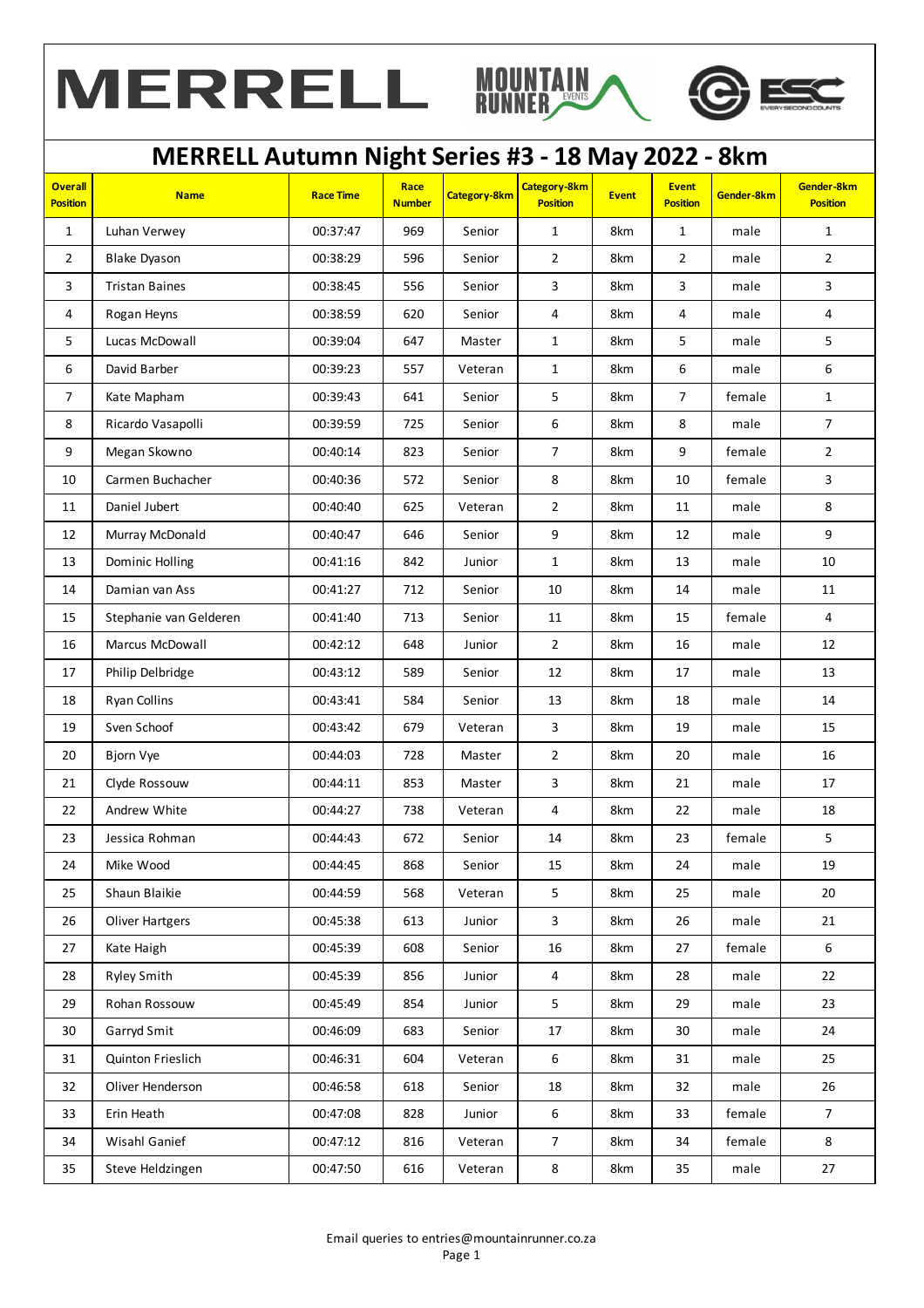



## **MERRELL Autumn Night Series #3 - 18 May 2022 - 8km**

| <b>Overall</b><br><b>Position</b> | <b>Name</b>                    | <b>Race Time</b> | Race<br><b>Number</b> | <b>Category-8km</b> | <b>Category-8km</b><br><b>Position</b> | <b>Event</b> | <b>Event</b><br><b>Position</b> | Gender-8km | Gender-8km<br><b>Position</b> |
|-----------------------------------|--------------------------------|------------------|-----------------------|---------------------|----------------------------------------|--------------|---------------------------------|------------|-------------------------------|
| 36                                | Jacqui Fincham                 | 00:48:05         | 601                   | Veteran             | 9                                      | 8km          | 36                              | female     | 9                             |
| 37                                | Ella Thorburn                  | 00:48:36         | 852                   | Junior              | $\overline{7}$                         | 8km          | 37                              | female     | 10                            |
| 38                                | Alex Cloete-Hopkins            | 00:48:42         | 580                   | Master              | 4                                      | 8km          | 38                              | male       | 28                            |
| 39                                | <b>Bruce Fincham</b>           | 00:48:47         | 600                   | Veteran             | 10                                     | 8km          | 39                              | male       | 29                            |
| 40                                | Craig Mockford                 | 00:49:28         | 819                   | Master              | 5                                      | 8km          | 40                              | male       | 30                            |
| 41                                | Darren (Black Diamond) Erasmus | 00:49:40         | 865                   | Senior              | 19                                     | 8km          | 41                              | male       | 31                            |
| 42                                | Susan Winckworth               | 00:49:41         | 739                   | Senior              | 20                                     | 8km          | 42                              | female     | 11                            |
| 43                                | Alex Frey                      | 00:50:07         | 829                   | Senior              | 21                                     | 8km          | 43                              | male       | 32                            |
| 44                                | Vishal Rama                    | 00:50:08         | 821                   | Senior              | 22                                     | 8km          | 44                              | male       | 33                            |
| 45                                | <b>Trevor Stuart</b>           | 00:51:06         | 689                   | Master              | 6                                      | 8km          | 45                              | male       | 34                            |
| 46                                | Brandon Hampson                | 00:51:31         | 611                   | Senior              | 23                                     | 8km          | 46                              | male       | 35                            |
| 47                                | Matt Watson                    | 00:51:46         | 851                   | Senior              | 24                                     | 8km          | 47                              | male       | 36                            |
| 48                                | <b>Stuart Walton</b>           | 00:52:02         | 736                   | Senior              | 25                                     | 8km          | 48                              | male       | 37                            |
| 49                                | Courtney Botha                 | 00:53:12         | 570                   | Senior              | 26                                     | 8km          | 49                              | female     | 12                            |
| 50                                | Daniel Kellond                 | 00:53:23         | 626                   | Junior              | 8                                      | 8km          | 50                              | male       | 38                            |
| 51                                | Alistair Davis                 | 00:54:05         | 845                   | Veteran             | 11                                     | 8km          | 51                              | male       | 39                            |
| 52                                | Joshua Brown                   | 00:54:09         | 864                   | Senior              | 27                                     | 8km          | 52                              | male       | 40                            |
| 53                                | Denis Post                     | 00:54:12         | 669                   | Senior              | 28                                     | 8km          | 53                              | male       | 41                            |
| 54                                | Mxolisi Shangase               | 00:54:15         | 681                   | Senior              | 29                                     | 8km          | 54                              | male       | 42                            |
| 55                                | Hulisani Matodzi               | 00:54:15         | 645                   | Senior              | 30                                     | 8km          | 55                              | male       | 43                            |
| 56                                | lan Kruger                     | 00:54:18         | 631                   | Senior              | 31                                     | 8km          | 56                              | male       | 44                            |
| 57                                | Paul Broxis                    | 00:54:31         | 571                   | Veteran             | 12                                     | 8km          | 57                              | male       | 45                            |
| 58                                | Jody Aufrichtig                | 00:54:32         | 555                   | Veteran             | 13                                     | 8km          | 58                              | male       | 46                            |
| 59                                | Katharine Michaud              | 00:54:49         | 654                   | Senior              | 32                                     | 8km          | 59                              | female     | 13                            |
| 60                                | Mervin Schnehage               | 00:54:51         | 678                   | Veteran             | 14                                     | 8km          | 60                              | male       | 47                            |
| 61                                | Christian Helmbold             | 00:54:52         | 617                   | Senior              | 33                                     | 8km          | 61                              | male       | 48                            |
| 62                                | Kevin Lenett                   | 00:54:54         | 636                   | Master              | $\overline{7}$                         | 8km          | 62                              | male       | 49                            |
| 63                                | Max Chin                       | 00:54:56         | 813                   | Senior              | 34                                     | 8km          | 63                              | male       | 50                            |
| 64                                | Amica Hallendorff              | 00:55:16         | 610                   | Senior              | 35                                     | 8km          | 64                              | female     | 14                            |
| 65                                | Georgia Moir                   | 00:55:18         | 656                   | Senior              | 36                                     | 8km          | 65                              | female     | 15                            |
| 66                                | Joanna Maughan                 | 00:55:20         | 843                   | Veteran             | 15                                     | 8km          | 66                              | female     | 16                            |
| 67                                | Valeria Fragoso de Almeida     | 00:55:20         | 603                   | Veteran             | 16                                     | 8km          | 67                              | female     | 17                            |
| 68                                | Paul Newman                    | 00:55:21         | 662                   | Master              | 8                                      | 8km          | 68                              | male       | 51                            |
| 69                                | Abdullah Bhawoodien            | 00:55:22         | 810                   | Veteran             | 17                                     | 8km          | 69                              | male       | 52                            |
| 70                                | Maria Richards                 | 00:55:22         | 671                   | Veteran             | 18                                     | 8km          | 70                              | female     | 18                            |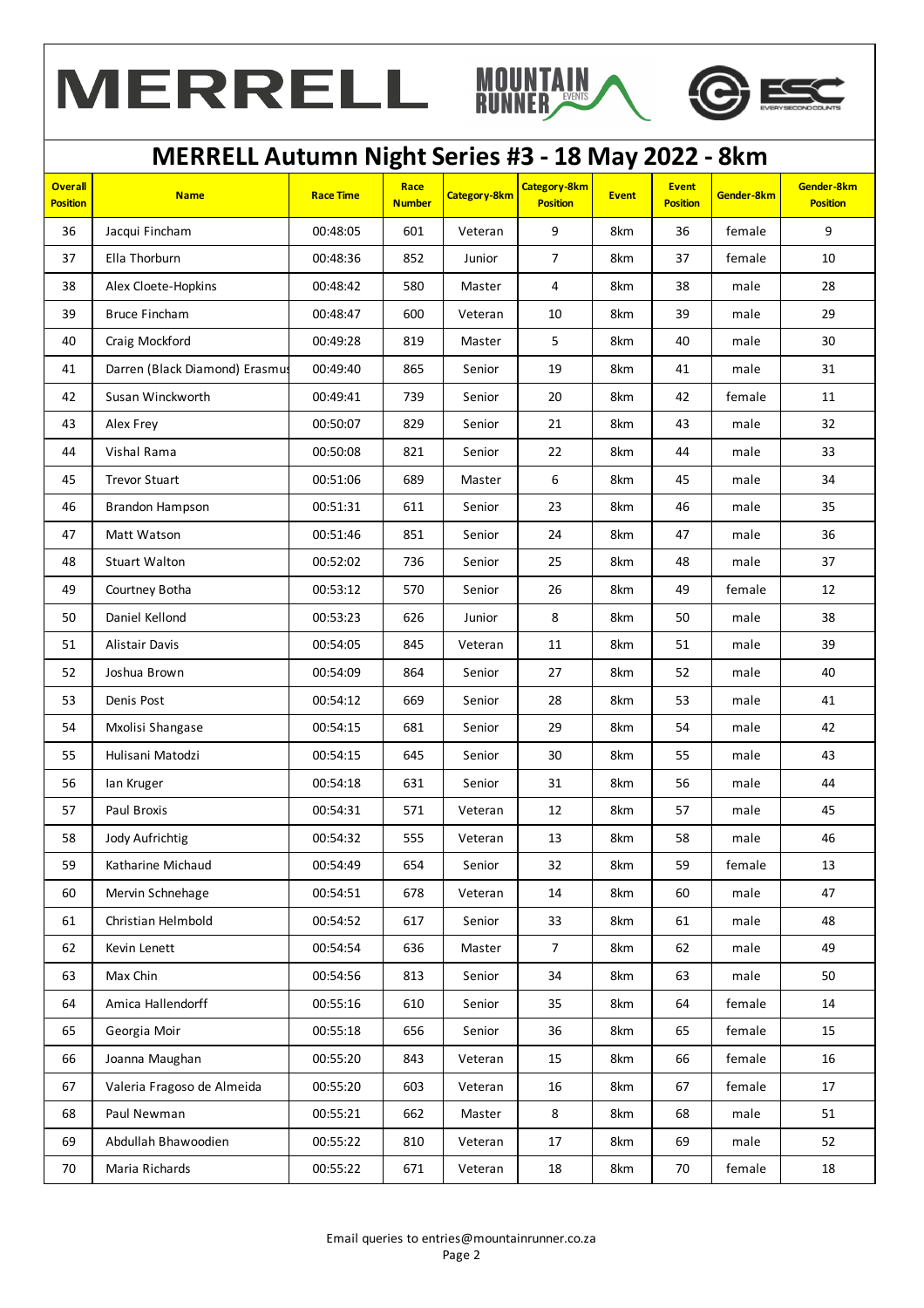



## **MERRELL Autumn Night Series #3 - 18 May 2022 - 8km**

| <b>Overall</b><br><b>Position</b> | <b>Name</b>           | <b>Race Time</b> | Race<br><b>Number</b> | Category-8km | Category-8km<br><b>Position</b> | <b>Event</b> | <b>Event</b><br><b>Position</b> | Gender-8km | Gender-8km<br><b>Position</b> |
|-----------------------------------|-----------------------|------------------|-----------------------|--------------|---------------------------------|--------------|---------------------------------|------------|-------------------------------|
| 71                                | Ash Heese             | 00:55:24         | 615                   | Senior       | 37                              | 8km          | 71                              | female     | 19                            |
| 72                                | Georgina van Heerden  | 00:56:32         | 714                   | Senior       | 38                              | 8km          | 72                              | female     | 20                            |
| 73                                | Lex Pavlou            | 00:56:33         | 869                   | Veteran      | 19                              | 8km          | 73                              | male       | 53                            |
| 74                                | Nicci Van der Merwe   | 00:56:33         | 870                   | Senior       | 39                              | 8km          | 74                              | female     | 21                            |
| 75                                | <b>NAEEM NATHA</b>    | 00:56:35         | 659                   | Senior       | 40                              | 8km          | 75                              | male       | 54                            |
| 76                                | <b>JASON SUTER</b>    | 00:57:10         | 690                   | Senior       | 41                              | 8km          | 76                              | male       | 55                            |
| 77                                | Jared Ganserer        | 00:57:12         | 606                   | Senior       | 42                              | 8km          | 77                              | male       | 56                            |
| 78                                | Luca Marshall         | 00:57:13         | 830                   | Senior       | 43                              | 8km          | 78                              | male       | 57                            |
| 79                                | pamela allen          | 00:57:33         | 552                   | Veteran      | 20                              | 8km          | 79                              | female     | 22                            |
| 80                                | Nicola Vertue         | 00:57:35         | 726                   | Veteran      | 21                              | 8km          | 80                              | female     | 23                            |
| 81                                | <b>Tony Mills</b>     | 00:57:37         | 655                   | Senior       | 44                              | 8km          | 81                              | male       | 58                            |
| 82                                | Morgan Cook           | 00:57:44         | 585                   | Senior       | 45                              | 8km          | 82                              | female     | 24                            |
| 83                                | Miekie Treurnicht     | 00:57:51         | 708                   | Senior       | 46                              | 8km          | 83                              | female     | 25                            |
| 84                                | <b>Emily Smith</b>    | 00:57:54         | 684                   | Senior       | 47                              | 8km          | 84                              | male       | 59                            |
| 85                                | Gerard Bergstedt      | 00:57:59         | 971                   | Veteran      | 22                              | 8km          | 85                              | male       | 60                            |
| 86                                | Meave BeckettLeech    | 00:58:09         | 867                   | Veteran      | 23                              | 8km          | 86                              | female     | 26                            |
| 87                                | Douglas Olsson        | 00:58:26         | 664                   | Veteran      | 24                              | 8km          | 87                              | male       | 61                            |
| 88                                | Lucie Barber          | 00:58:45         | 558                   | Veteran      | 25                              | 8km          | 88                              | female     | 27                            |
| 89                                | Adam Walker           | 00:58:46         | 733                   | Veteran      | 26                              | 8km          | 89                              | male       | 62                            |
| 90                                | Tamsin van Vlaanderen | 00:59:10         | 720                   | Veteran      | 27                              | 8km          | 90                              | female     | 28                            |
| 91                                | Marius Du Toit        | 00:59:35         | 592                   | Master       | 9                               | 8km          | 91                              | male       | 63                            |
| 92                                | Michelle Becker       | 01:00:02         | 562                   | Senior       | 48                              | 8km          | 92                              | female     | 29                            |
| 93                                | Louis Becker          | 01:00:04         | 809                   | Senior       | 49                              | 8km          | 93                              | male       | 64                            |
| 94                                | <b>FEROZ KOOR</b>     | 01:01:21         | 630                   | Veteran      | 28                              | 8km          | 94                              | male       | 65                            |
| 95                                | Michele Spooner       | 01:02:33         | 687                   | Veteran      | 29                              | 8km          | 95                              | female     | 30                            |
| 96                                | elize van staden      | 01:03:41         | 717                   | Veteran      | 30                              | 8km          | 96                              | female     | 31                            |
| 97                                | Romy Moll             | 01:03:42         | 658                   | Senior       | 50                              | 8km          | 97                              | female     | 32                            |
| 98                                | Loren Westoby         | 01:04:19         | 737                   | Senior       | 51                              | 8km          | 98                              | female     | 33                            |
| 99                                | Richard Kellond       | 01:05:09         | 627                   | Master       | 10                              | 8km          | 99                              | male       | 66                            |
| 100                               | Alice Womersley       | 01:05:11         | 740                   | Senior       | 52                              | 8km          | 100                             | female     | 34                            |
| 101                               | Jacqueline Womersley  | 01:05:15         | 741                   | Senior       | 53                              | 8km          | 101                             | female     | 35                            |
| 102                               | Anthony Wostenholm    | 01:11:44         | 744                   | Veteran      | 31                              | 8km          | 102                             | male       | 67                            |
| 103                               | John-Ross Malloch     | 01:13:17         | 818                   | Senior       | 54                              | 8km          | 103                             | male       | 68                            |
| 104                               | Laura Smith           | 01:13:20         | 824                   | Senior       | 55                              | 8km          | 104                             | female     | 36                            |
| 105                               | Imraan Hendrix        | 01:13:22         | 817                   | Veteran      | 32                              | 8km          | 105                             | male       | 69                            |
|                                   |                       |                  |                       |              |                                 |              |                                 |            |                               |